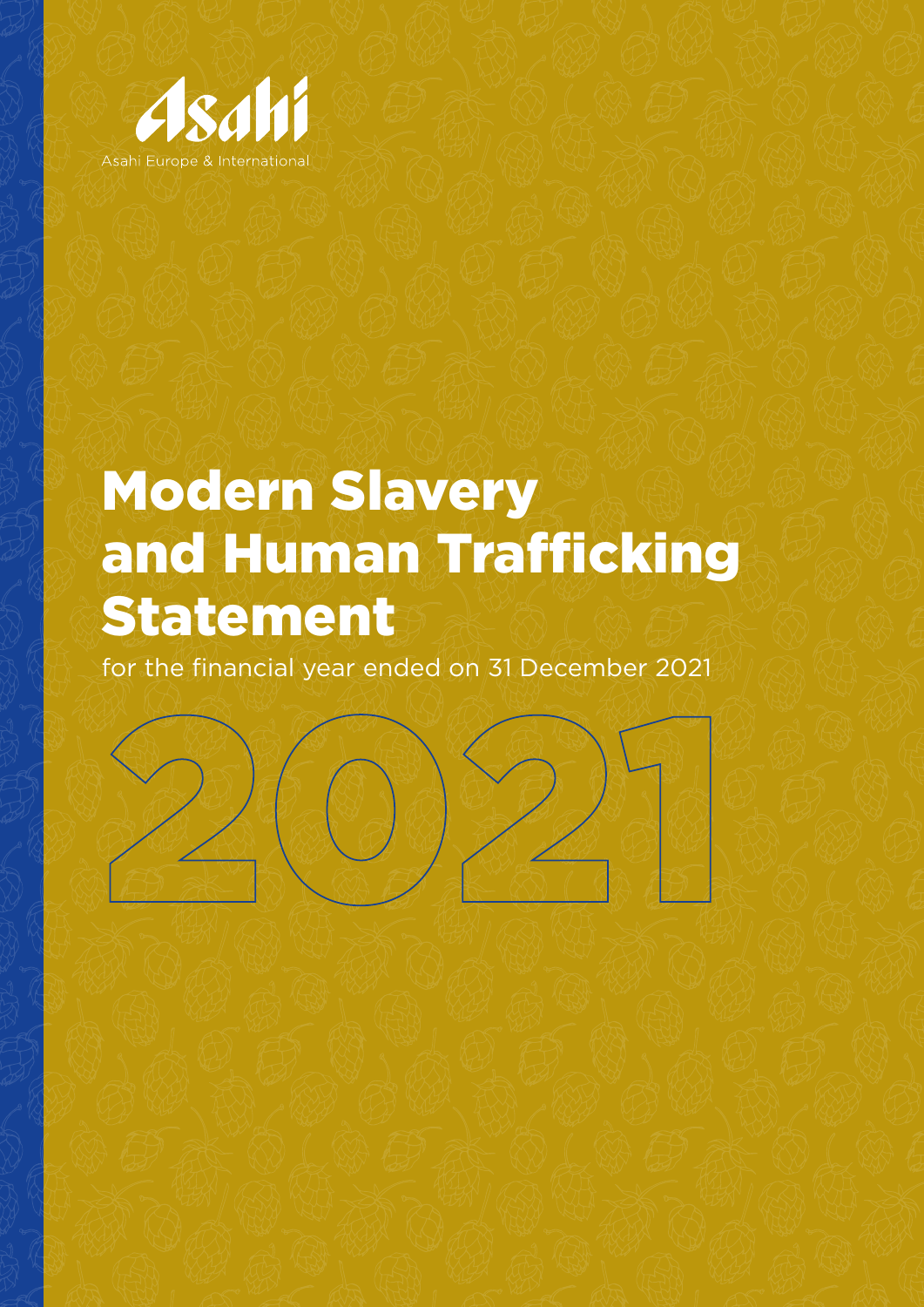# Introduction

Asahi Europe & International Limited (AEIL) and its group of companies (AEI Group or we) are fully committed to a transparent and abuse-free supply chain. We acknowledge the utmost importance of properly identifying and mitigating any potential risks of modern slavery and human trafficking in our business and among our suppliers. Accordingly, the purpose of this Modern Slavery and Human Trafficking statement, prepared in accordance with section 54(1) of the UK Modern Slavery Act 2015, is to describe the steps taken within the AEI Group to ensure that slavery and human trafficking are not taking place in our supply chains and in any part of our business.

# What is Modern Slavery?

Modern slavery is a fundamental human rights abuse encompassing any exploitation of other people for personal or commercial gain, depriving people of their liberty and treating them as property. Modern slavery is a global issue and no country can be considered immune. Modern slavery includes slavery, servitude, child labour, and any forced, compulsory or bonded labour, as well as human trafficking.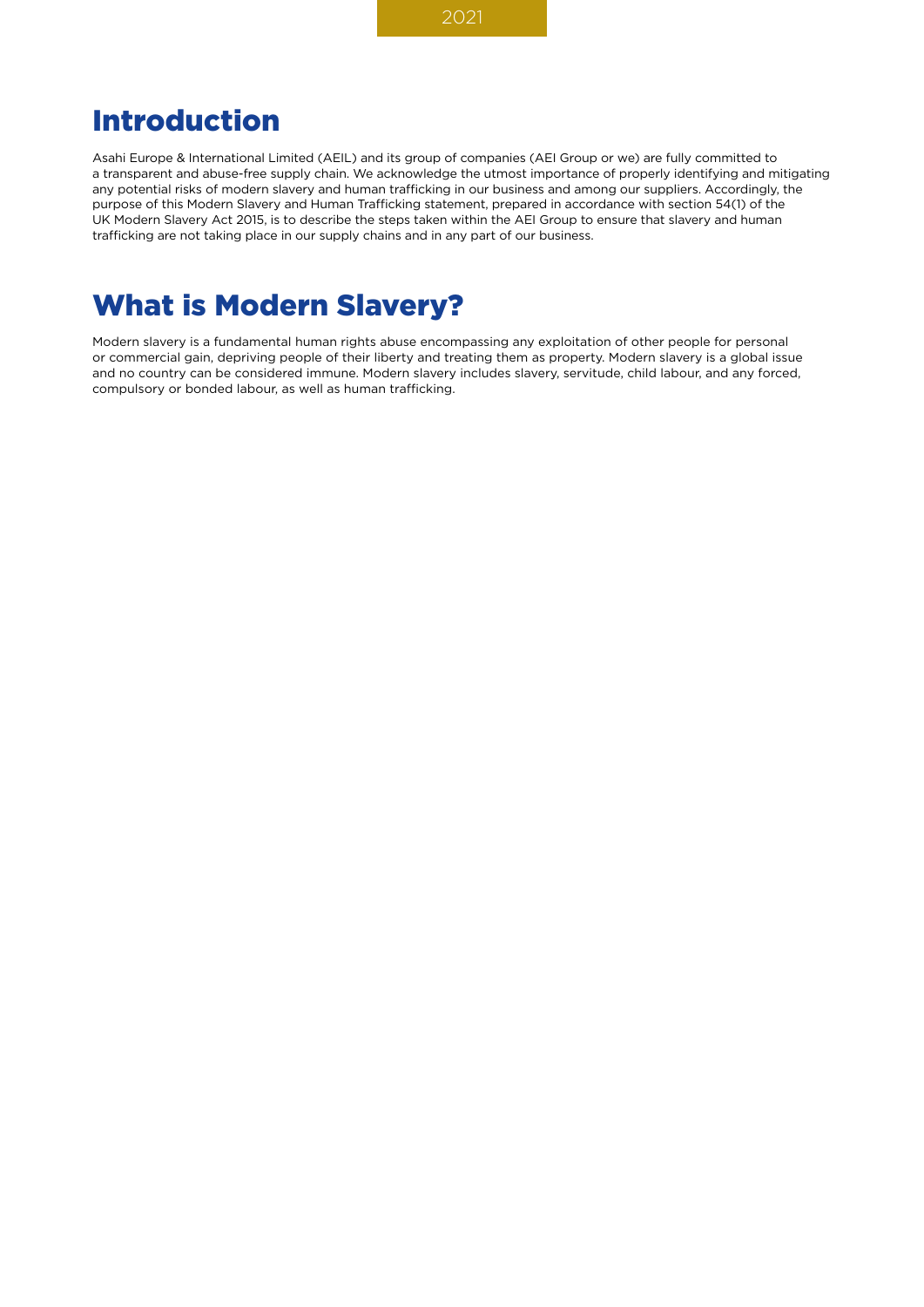## Our Corporate Structure

AEIL and its Group are part of Asahi Group Holdings (AGH), a global beer, spirits, soft drinks, and food group with leading positions in European and Asia-Pacific markets listed on the Tokyo Stock Exchange, Japan.





AGH established its European business after a series of acquisitions in 2016 and 2017. Since then, some necessary internal restructuring took place to assure the most effective set-up of the business. The last restructuring took place over the course of financial year 2021 and consisted in consolidating the UKbased businesses held by Asahi International Ltd. (AIL). With effect as of January 1, 2022, the entire business, including all assets, liabilities, rights and obligations of AIL, was thereafter transferred to AEIL. AIL, as well as certain other companies, such as Asahi Brands UK Ltd., have since ceased their activities and are currently dormant, in preparation for their deregistration. In addition, in September 2021, Asahi Breweries Europe Limited (ABEG) changed its name to Asahi Europe & International Ltd. (AEIL).

Currently, AEIL runs, through its subsidiaries, 19 production facilities in 8 countries across Europe. The company is the custodian of some of the best beer brands in the world, such as Asahi Super Dry, Pilsner Urquell, Peroni Nastro Azzurro, Grolsch, and Kozel. Its full-portfolio markets in Europe include Plzeňský Prazdroj in the Czech Republic and Slovakia, Dreher in Hungary, Kompania Piwowarska in Poland and Ursus Breweries in Romania, Koninklijke Grolsch in the Netherlands, Birra Peroni in Italy and Asahi UK in the United Kingdom and Ireland.

The remit of AEI Group is also to develop and manage all export markets globally, outside of Japan and Oceania. Our business covers 90 markets, and it has over 10,000 passionate colleagues on board. The AEI Group has a clear ambition to accelerate its growth trajectory sustainably and solidify its global footprint. We are therefore well-positioned to deliver on our great taste promise and create meaningful connections.

This Modern Slavery and Human Trafficking Statement is made on behalf of the entire AEI Group and in particular the following AEI Group companies that meet the criteria for publishing under the UK Modern Slavery Act 2015:

- Asahi Europe & International Ltd.
- Asahi International Ltd.
- Asahi UK Ltd.
- Asahi Brands UK Ltd.
- Asahi Premium Brands Ltd.

Please note that Asahi International Ltd. and Asahi Brands UK Ltd. ceased their activities as of January 1, 2022 with a view to being struck off the Company register later in the year and this Modern Slavery and Human Trafficking Statement shall in no event be interpreted as implying any trading or other commercial activity on their part for the year 2022.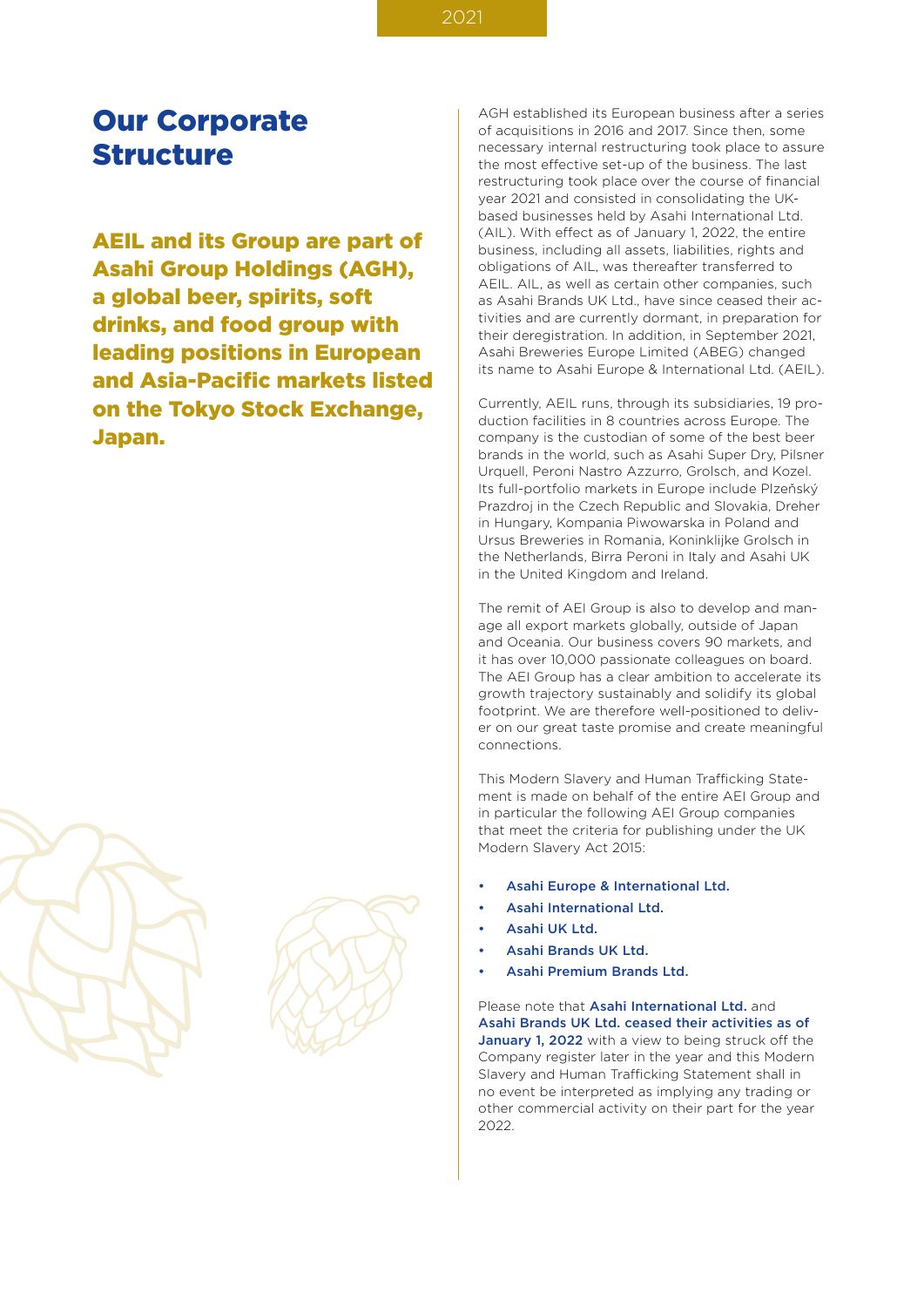# Our Commitment and Policies

Our engagement to responsible sourcing and transparent supply chains is shared across all Asahi companies globally and concrete commitments and risk mitigation and identification tools are provided both at the AEI Group level and at the ultimate parent (AHG) level.

The AEI Group has adopted the **[AEI Group Supplier](https://www.asahiinternational.com/media/1313/aei_code-of-conduct-_-supplier.pdf)** [Code of Conduct \(Code\)](https://www.asahiinternational.com/media/1313/aei_code-of-conduct-_-supplier.pdf) applicable to AEIL, its subsidiaries as well as other companies it directly and indirectly owns or manages. The Code provides a set of non-negotiable minimum norms of conduct that the AEI Group's suppliers must comply with, and which they are encouraged to exceed.

Among other things, the Code specifically prohibits all forms of modern slavery and child labour. Such norms of conduct form an integral part of our supplier contracts and supplier assessment processes, and all our suppliers must agree to comply with the Code. Suppliers are expected to flow the standards down to their own supply chain, ensure their promotion and full compliance with the Code. Independent auditors can be used for supplier compliance assessments and such audits may include meetings with management, tours of suppliers' facilities, confidential interviews with employees on site as well as documentary reviews.

For instance, in 2021, four on-site supplier audits were conducted with our Brewing and Packaging suppliers. Other direct materials suppliers operated on the basis of permits to supply granted by the AEI Group. If on-site audits identify non-compliance, we establish a corrective plan, and a monitoring system is put in place to measure progress. For any issues identified through the audit programme, we are committed to addressing these through supplier workshops.

AIL and its subsidiaries applied, prior to January 2022, their own Supplier Code of Conduct, the terms of which were consistent with the AEI Group Code.

In addition, pursuant to AEI Group's Whistleblowing Policy, our employees can easily report potential and actual issues related to modern slavery. The existence of a dedicated hotline and relevant policies is subject to regular internal promotion. The hotline is available 24/7, free of charge and in the main languages used in the countries where we operate. Apart from the hotline, concerns can also be reported online. These reporting tools are fully confidential and anonymous, operated by an independent company. Phone calls are not recorded and the operators do not require any personal identification. The online tool does not place cookies on users' computers.

We are also part of a global group of companies with a well-established and long-standing commitment to protecting human rights, including labour rights and the fight against modern slavery and human trafficking. AGH and its companies' approach to human rights are set out in the [Asahi](https://www.asahigroup-holdings.com/en/company/policy/group_policy.html) [Group Code of Conduct](https://www.asahigroup-holdings.com/en/company/policy/group_policy.html) and the [Asahi Group](https://www.asahigroup-holdings.com/en/csr/society/humanrights.html)  [Human Rights Principles](https://www.asahigroup-holdings.com/en/csr/society/humanrights.html). In particular, these policies formalize our commitment to act and conduct our business with integrity, in an ethical manner and in compliance with our internal policies and external regulations.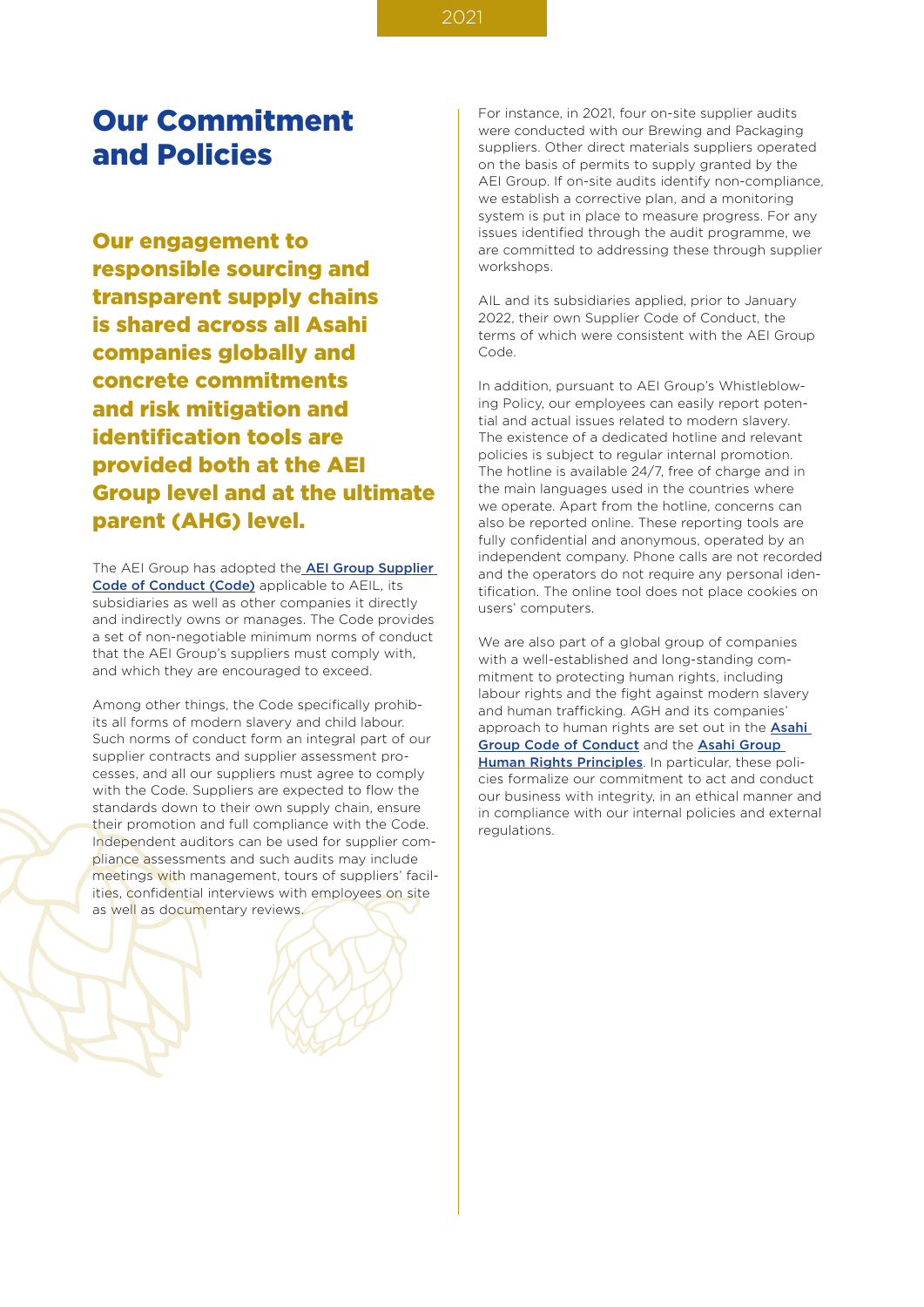# Responsibility for Implementation

To safeguard the effective implementation of and adherence to these commitments and policies, we have established clear cross-functional responsibilities within AEI Group:

- The **senior management** team is responsible for ensuring that we and our associates comply with all legal and ethical obligations, including those related to combating modern slavery.
- The Human Resources and Corporate Affairs departments are responsible for building awareness of our obligations amongst all staff that include modern slavery and human trafficking.
- Internal Audit monitors the effectiveness of internal control systems.
- Management at all levels is responsible for ensuring that those reporting to them receive adequate and regular training, understand and fully comply with our commitments.
- Our **Procurement** team aims to work with and support all suppliers to implement improvements in their operations, in line with our Supplier Code of Conduct.